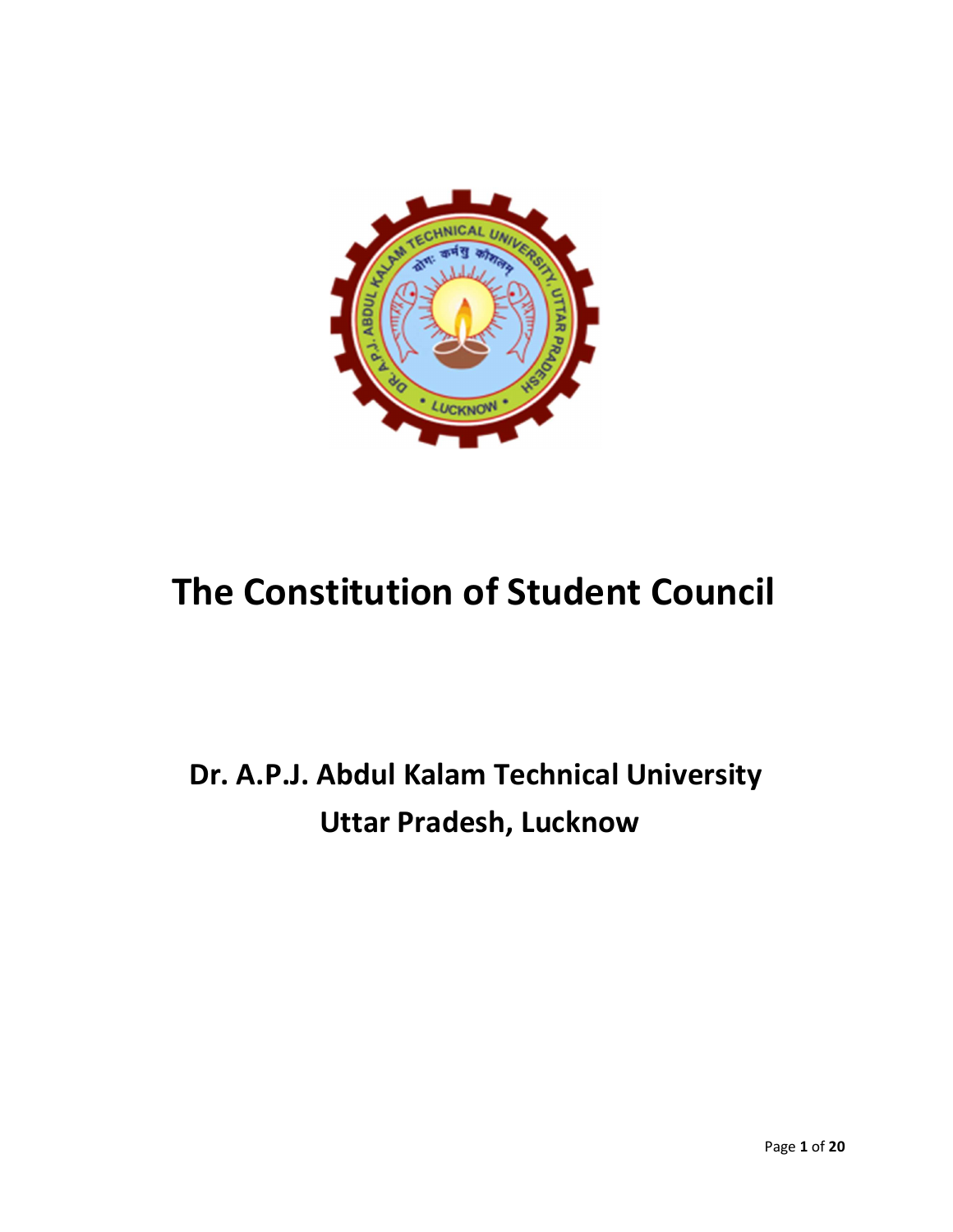## The Constitution of Student Council

### Dr. A.P.J. Abdul Kalam Technical University Uttar Pradesh, Lucknow

Dr. A.P.J. Abdul Kalam Technical University has following four constituent Institutes/Colleges/Faculties:

- 1. Institute of Engineering and Technology, Lucknow
- 2. Centre for Advanced Studies, AKTU, Lucknow
- 3. Faculty of Architecture and Planning, AKTU, Lucknow
- 4. UP Institute of Design Noida, AKTU, Lucknow

All the constituent Institutes/Colleges/Faculties of AKTU Lucknow are required to have their Student Councils as per the recommended structure in this document.

University Student Council will consist of the Presidents of Student Councils of all the constituent Institutes/Colleges/Faculties of AKTU Lucknow.

The AKTU has 08 zones for Sports/Cultural/Technical activities and every year 24 Institutes/Colleges are selected as zonal centers, 08 zonal centers for each event. In addition to zonal centers 03 Institutes/Colleges are selected as State Level centers, 01 center for each event. The Presidents of Student Councils of all the host Institutes/Colleges of Zonal and State Level activities will be part of the Student Council of AKTU for that year.

University Student Council will have an Advisory Board which will comprise of the following:

- 1. Dean of Student Affairs (Chairperson), AKTU Lucknow
- 2. Associate Dean of Student Affairs, AKTU Lucknow
- 3. Coordinator of Student Affairs of all the constituent Institutes/Colleges/Faculties of AKTU
- 4. Chief Warden Hostels of all the constituent Institutes/Colleges/Faculties of AKTU
- 5. Deputy Registrar/Assistant Registrar, Student Affairs, AKTU Lucknow (Member secretary)

The following from the constituent Institutes/Colleges/Faculties of AKTU can be special invitees:

- a) Sports Faculty Incharge/Coordinator for advice relating to sports activities
- b) Faculty I/c of Cultural Activities, Board of Science and Technology, Board of Sports Activities and Board of Literary Activities (members)
- c) Security Officer of the Institute (Member)
- d) Any other person with the permission of the Chairperson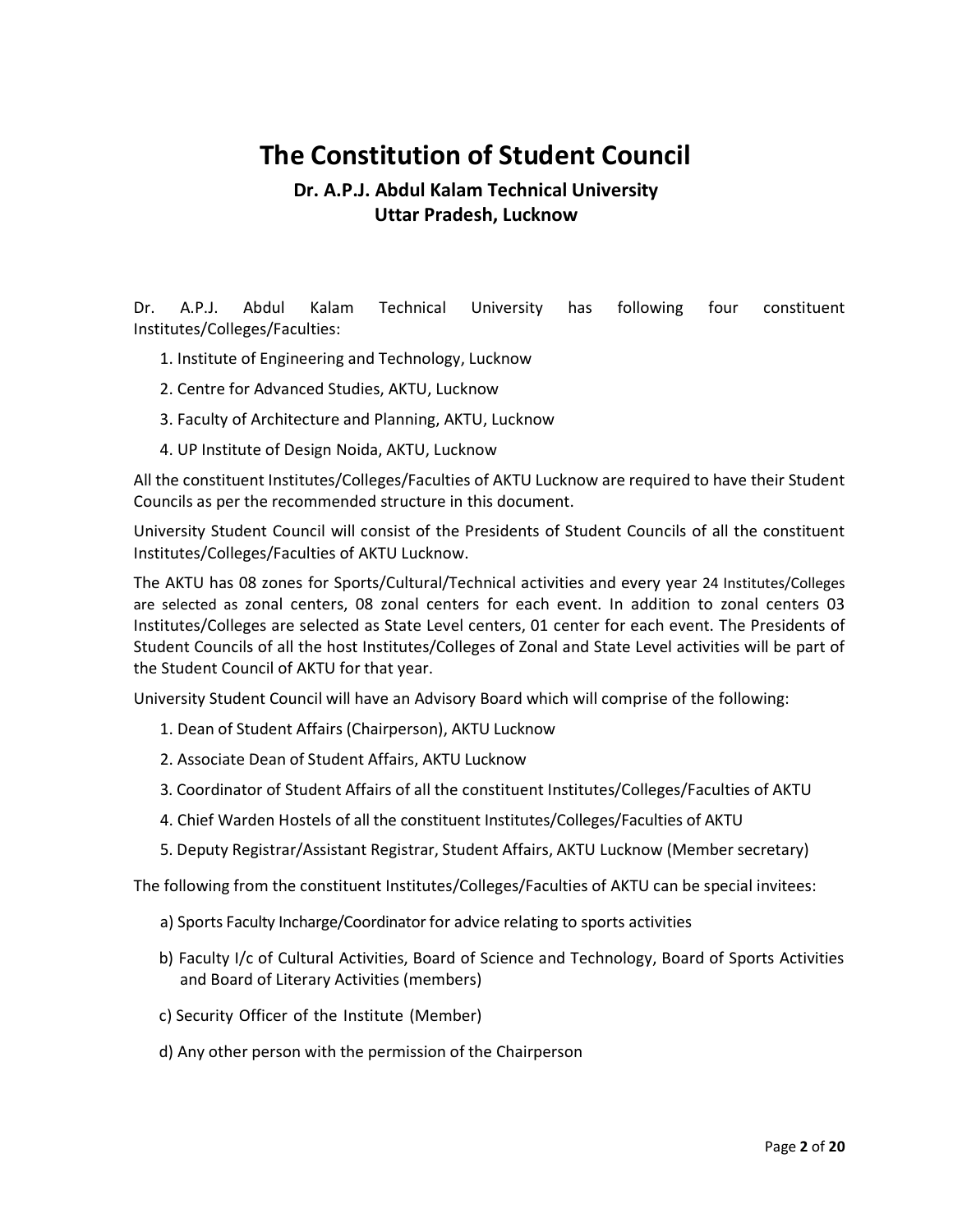## The Constitution of Student Council

### Constituent Institute/College/Faculty Dr. A.P.J. Abdul Kalam Technical University Uttar Pradesh, Lucknow

### **PLEDGE**

For the purpose of:

(a) Nurturing a sense of unity and equality among students, irrespective of the differences on the basis of their caste, gender, race, religion, place etc.

(b) Ensuring comprehensive and versatile development of students.

(c) Encouraging and sustaining the growth of Innovation among the students.

(d) Creating an amicable environment conducive for physical and mental development of students on the campus.

(e) Stimulating students to be responsible and better citizens of the country;

We, the students of the constituent Institute/College/Faculty of AKTU Lucknow resolve to constitute a democratic self organization, called the Student Council of the constituent Institute/College/Faculty of AKTU Lucknow, and do hereby adopt this Constitution onthis day, the DATE TO BE SPECIFIED.

Remark: "the constituent Institute/College/Faculty of AKTU" to be replaced by "the name of the respective constituent Institute/College/Faculty of AKTU" throughout the document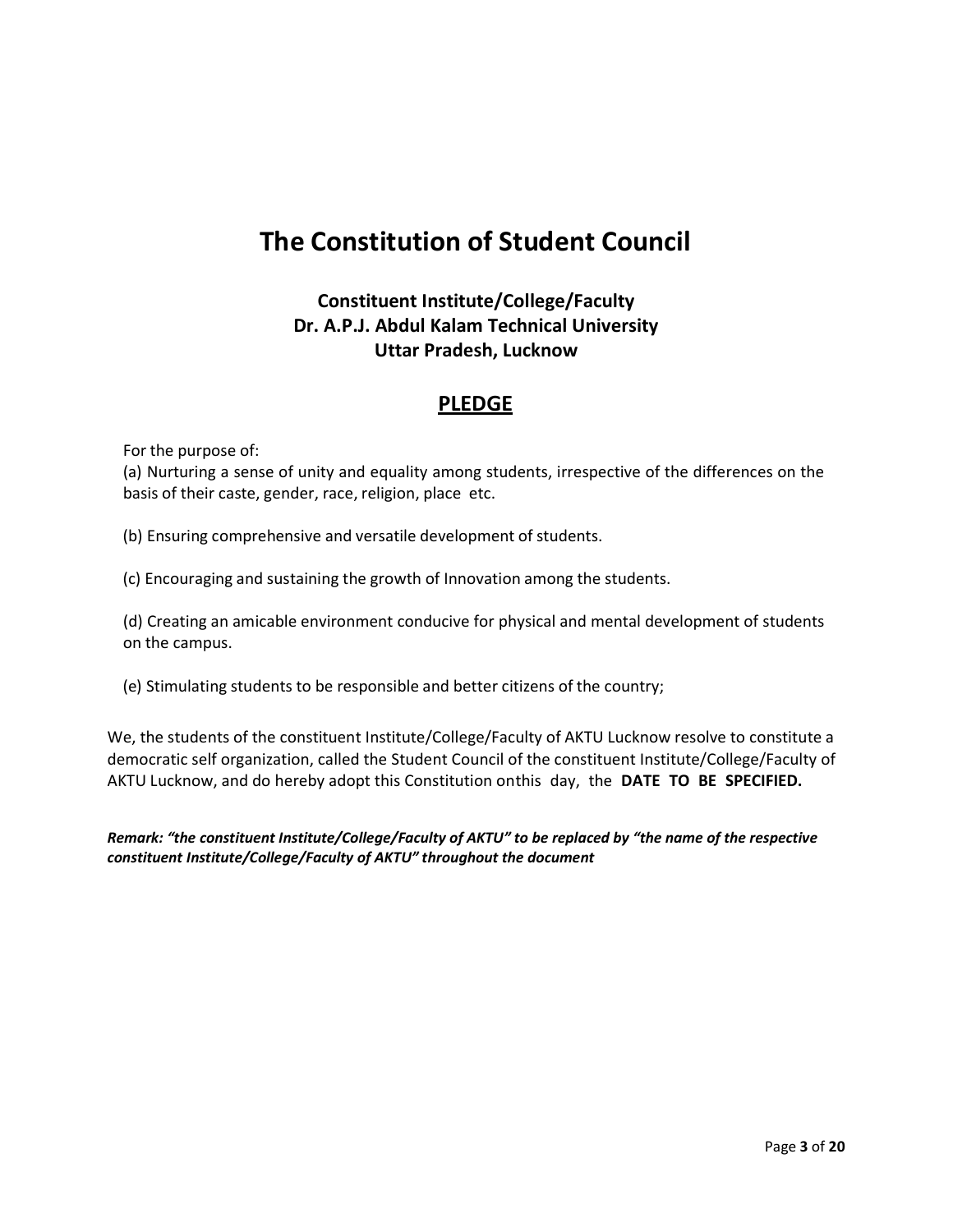# **CONTENTS**

| S.NO. | <b>PARTICULARS</b>                                 |                                       | Page No   |
|-------|----------------------------------------------------|---------------------------------------|-----------|
| 1.    | General Body, Executive Council and Advisory Board |                                       | 5         |
| 2.    | <b>Executive Council</b>                           |                                       | $6 - 11$  |
|       | 2.1                                                | President                             | 6         |
|       | 2.2                                                | <b>General Secretary BOCA</b>         | 7         |
|       | 2.3                                                | <b>General Secretary BOSA</b>         | 8         |
|       | 2.4                                                | <b>General Secretary BOHA</b>         | $8 - 9$   |
|       | 2.5                                                | <b>General Secretary BOST</b>         | $9 - 10$  |
|       | 2.6                                                | <b>General Secretary BOLA</b>         | $10 - 11$ |
| 3.    | <b>Constitutional Bodies</b>                       |                                       | $11 - 13$ |
|       | 3.1                                                | Board of Cultural Activities (BOCA)   | 11        |
|       | 3.2                                                | Board of Sports Activities (BOSA)     | 12        |
|       | 3.3                                                | <b>Board of Hostel Affairs (BOHA)</b> | 12        |
|       | 3.4                                                | Board of Science & Technology (BOST)  | $12 - 13$ |
|       | 3.5                                                | Board of Literary Activities (BOLA)   | 13        |
| 4.    | Elections                                          |                                       | $13 - 14$ |
|       | 4.1                                                | <b>Screening of Candidature</b>       | 14        |
|       | 4.2                                                | <b>General Elections</b>              | 14        |
|       | 4.3                                                | <b>Eligibility Criteria</b>           | 14        |
| 5.    | Functioning of the student council                 |                                       | $14 - 16$ |
|       | 5.1                                                | Decision Making by Student Council    | $14 - 15$ |
|       | 5.2                                                | Impeachment                           | $15 - 16$ |
| 6.    | Code of Conduct for Candidates and Elections       |                                       | $16 - 17$ |
|       | Administrators                                     |                                       |           |
| 7.    | Grievance Redressal Mechanism                      |                                       | $17 - 20$ |
| 8.    | <b>Constitutional Amendment</b>                    |                                       | 20        |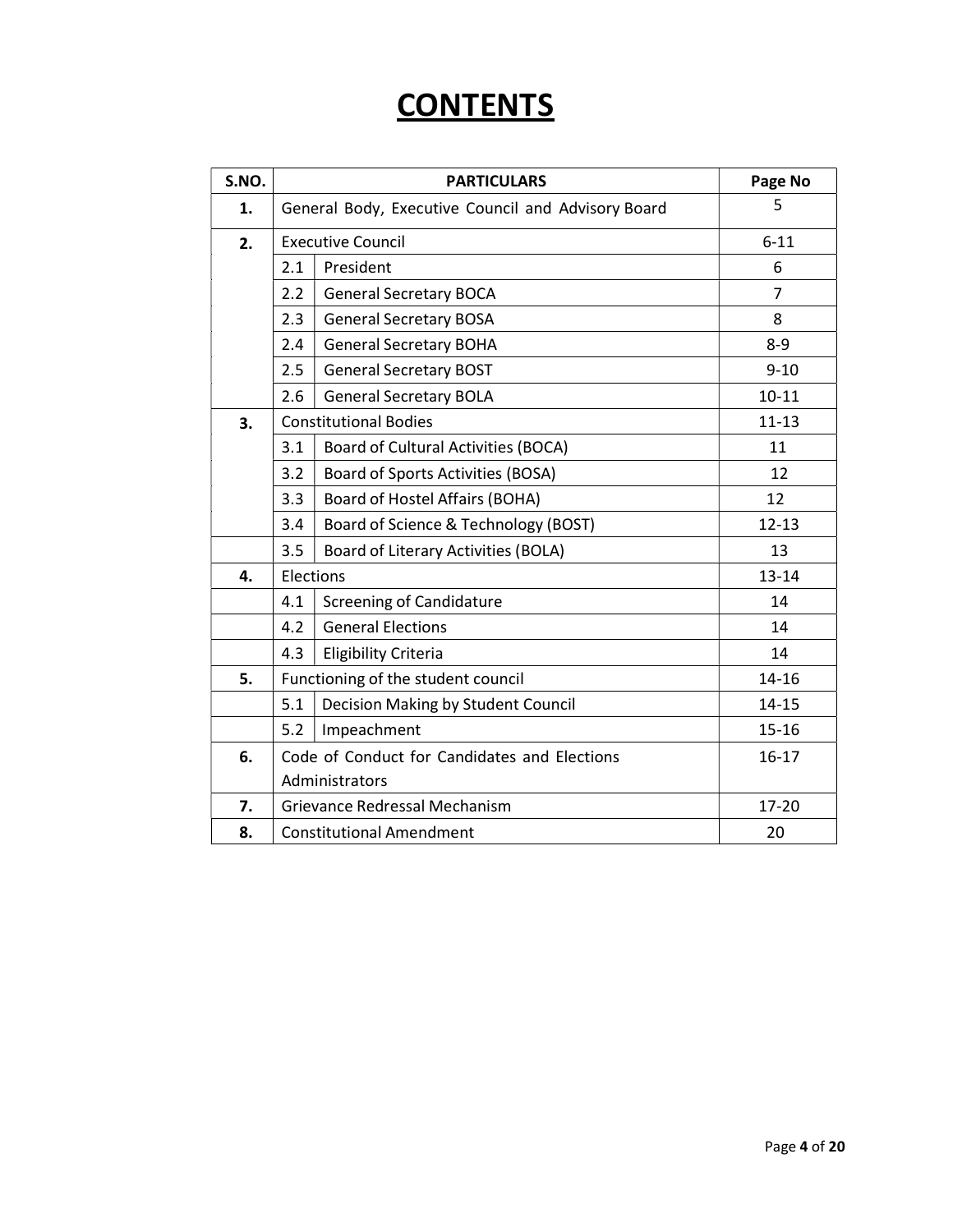#### 1. GENERAL BODY, EXECUTIVE COUNCIL, ADVISORY BOARD:

- 1.01. All regular full time students of the constituent Institute/College/Faculty of AKTU Lucknow shall constitute its General Body. All the elected representatives shall constitute the Student Council.
- 1.02. The General Body shall elect the following persons as its Executive Council at the beginning of each academic year:
	- (a) President

.

- (b) General Secretary Board of Cultural Activities (BOCA)
- (c) General Secretary Board of Sports Activities (BOSA)
- (d) General Secretary Board of Hostel Affairs (BOHA)
- (e) General Secretary Board of Science and Technology (BOST)
- (f) General Secretary Board of Literary Activities (BOLA)

In addition, president of Girls' Hostel and Boys' Hostel will be the invitee member to the Executive Council.

To lead, organize and coordinate the General Body on the various fronts of student-related matters.

1.03. The term of office shall be one academic year for each of the Executive Council members.

1.04. The elected Executive Council members shall be supported by the following Bodies consisting of representation from across the General Body as well as the faculty of the constituent Institute/College/Faculty of AKTU Lucknow:

- (a) Board of Hostel Affairs (Girls and Boys);
- (b) Board of Cultural Activities;
- (c) Board of Sports Activities;
- (d) Board of Technology and Science;
- (e) Board of Literary Activities
- 1.05. The Student Affairs shall have an Advisory Board consisting of the following persons:
	- i. Dean/Associate of Student Affairs (Chairperson) of the constituent Institute/College/Faculty of AKTU Lucknow
	- ii. Chief of Warden/Faculty I/c Board of Hostel Affairs
	- iii. Faculty Advisor of Boards of Cultural Activities, Faculty I/c Board of Technology and Science, Board of Sports Activities and Board of Literary Activities (members)
	- iv. Deputy Registrar/Assistant Registrar, Student Affairs (member secretary)

The following can be special invitees:

- a) Sports Officer for advice relating to sports activities
- b) Security Officer of the Institute (Member), to offer critical advice and support towards the well-being and safety of the General Body of students.
- c) Any other person with the permission of the Chairperson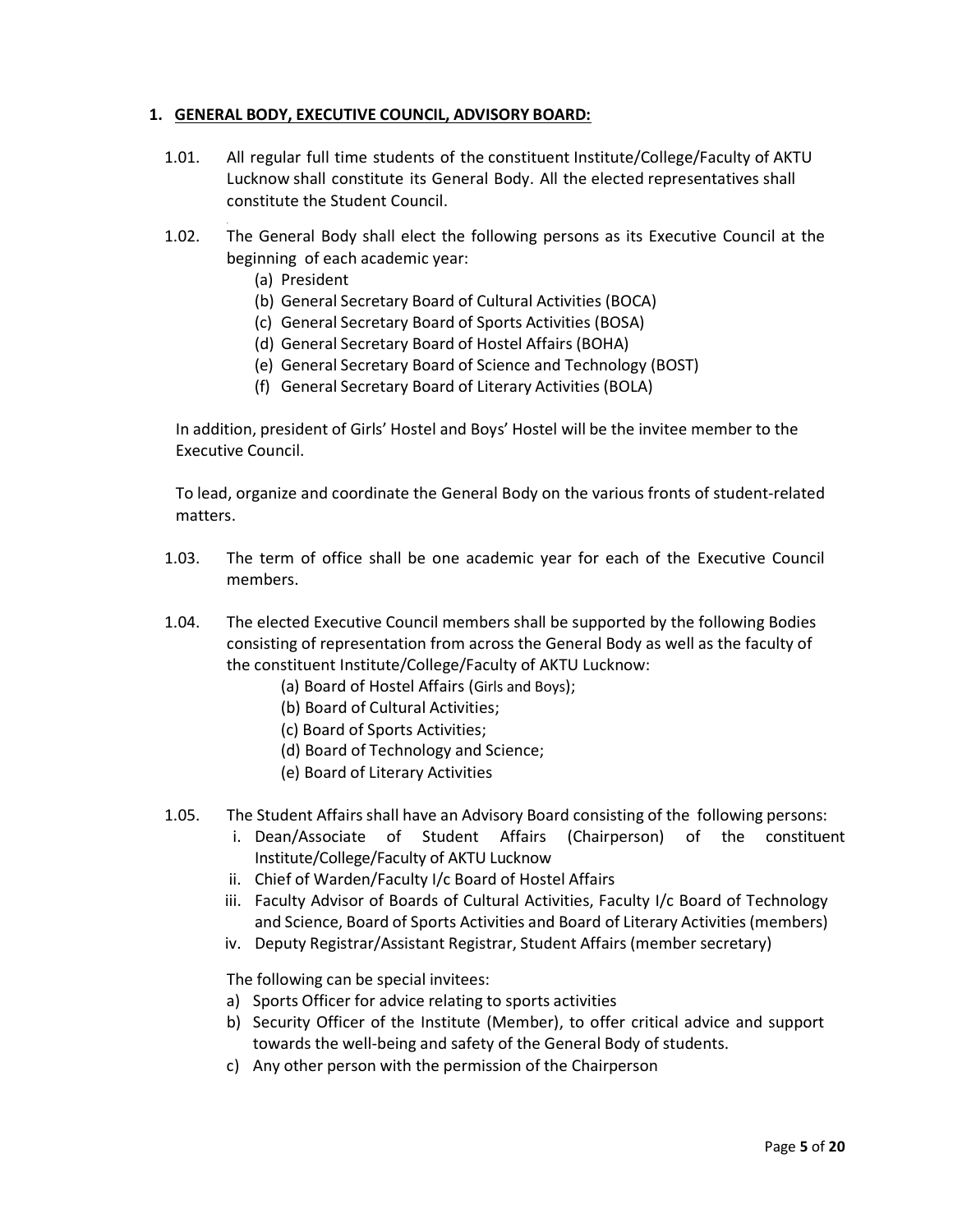#### 2. EXECUTIVE COUNCIL:

The roles, responsibilities and duties of the elected Executive Council members of the Student Council are described in the sub-sections below.

The Executive Council shall meet at least once every month pertaining issues and new proposals for the welfare of the Students. .

#### 2.1 President

- 2.1.1 The President shall lead, organize and coordinate matters concerning the General Body.
- 2.1.2 The President shall be the Chairperson of the Student Council and the Executive Council.
- 2.1.3 He/she shall liaise with the Institute's Administration on all matters concerning the academics, well-being and safety of the General Body. The President will be the representative of student who will participate in every administrative decision regarding students.
- 2.1.4 The President will be a UG/PG representative for attending meetings of the Institute Academic Bodies.
- 2.1.5 The President will participate in every disciplinary Committee.
- 2.1.6 The President shall represent the General Body in all matters relating to the Student discipline and academic. He/she shall participate in the discussion of every Academic/ discipline rule which comes up in Institute.
- 2.1.7 He/she shall analyse the situation of the General Body and generate the Agenda for the next meeting of the Student Council and Executive council.
- 2.1.8 He/she shall convene meetings of the elected Executive Council and of the General Body as and when the need may arise.
- 2.1.9 The President shall ensure that the minutes of the GBMs and its Executive committees are recorded correctly.
- 2.1.10 The President shall be responsible for ensuring co-ordination amongst the various constituent Board of the council.
- 2.1.11 He/she shall ensure, together with Secretaries of the respective boards, funding for the Student council.
- 2.1.12 The President, shall call for, compile and release to the general body of the constituent Institute/College/Faculty of AKTU Lucknow, the reports of activities and event obtained from the Secretaries of Boards/Committee recognized by the Student Council. All Secretaries of the Boards/Committees recognized by the student council shall make a report of the concerned Board/Committee during his/her term of office and submit it to the President, Student Affairs, once in a semester.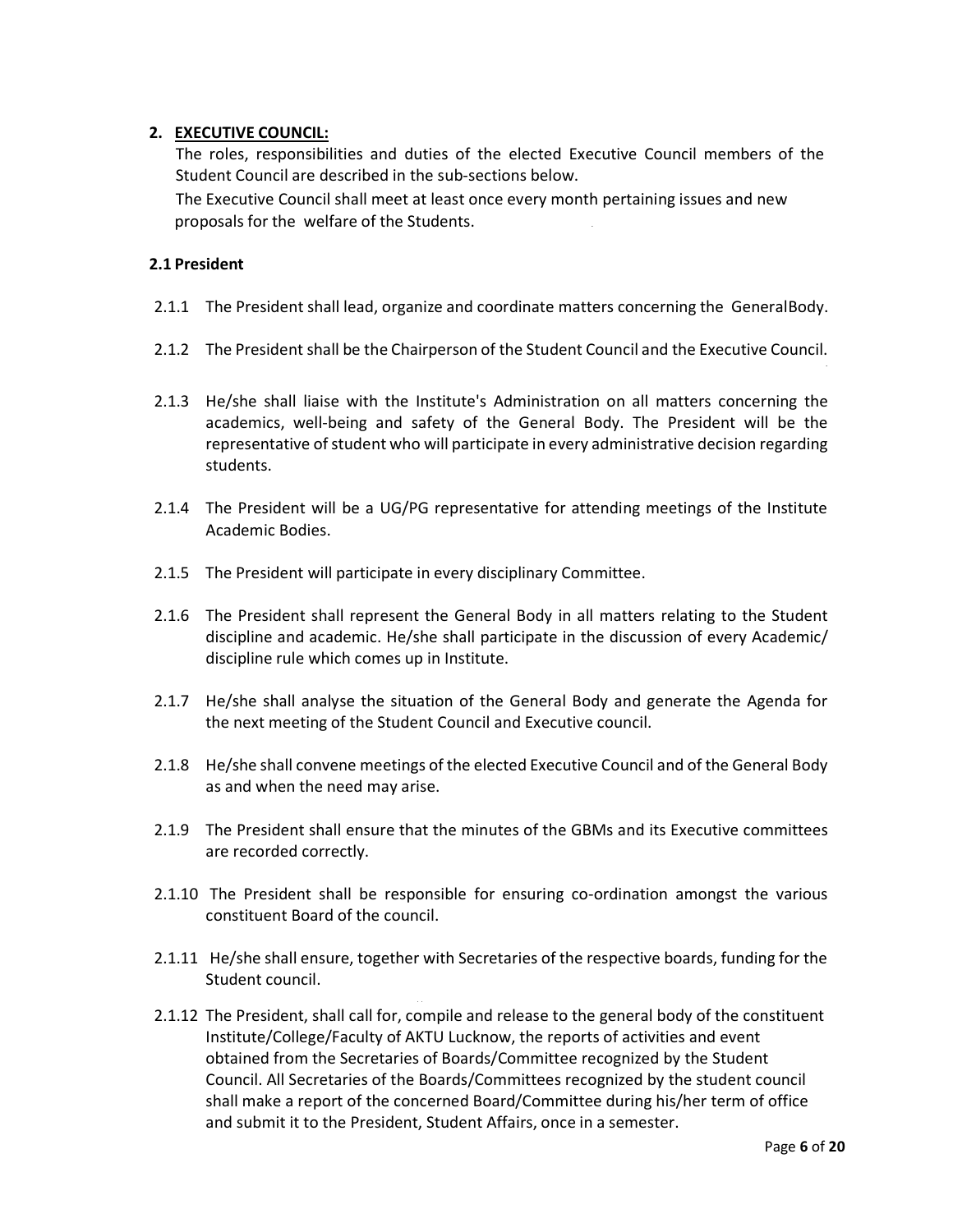- 2.1.13 He/she shall work closely with the other Executive Council members in relation to the Student Council events.
- 2.1.14 He/she shall be reported by the House Captains of each hostel on all hostel issues.

#### 2.2 General Secretary BOCA

- 2.2.1. The General Secretary BOCA shall promote and address Arts and Cultural skills, including but not limited to
	- (a) Music
	- (b) Dance
	- (c) Arts & Crafts
	- (d) Theatre
	- (e) Audio-visuals (including Movie and Photography)
	- (f) Formal and Informal events related to Arts and Culture and
	- (g) Workshops for arts and culture
- 2.2.2. He/she shall plan a schedule of arts and cultural activities to be held during his term along with budgetary requirements, and present the same to the Faculty Advisor, Board of Cultural Activities for discussion and coordination with the other student events.
- 2.2.3. He/she shall convene all meetings of the Board of Cultural Activities and prepare their minutes.
- 2.2.4. He/she shall seek advice from Faculty Advisor, Board of Cultural Activities of the Institute on all matters related to Arts and Cultural activities of the students.
- 2.2.5. He/she shall provide support to the Institute on matters related to Arts and Cultural activities.
- 2.2.6. He/she shall work with the Faculty advisor, Board of Cultural Activities of the Institute to liaise with matters external agencies regarding matters related to Arts and Culture.
- 2.2.7. He/she shall organize activities related to Arts and Culture in the institute.
- 2.2.8. He/she shall work with Faculty Advisor, Board of Cultural Activity of the Institute regarding all matters listed 2.2.1. He/she is to plan a schedule for the list of activities to be held throughout each semester.
- 2.2.9. He/she shall analyse the situation periodically related to matters listed in 2.2.1 and generate agenda for the next meeting of Arts & Culture Committee.
- 2.2.10. He/she shall coordinate the arts & cultural activities related to Inter-Collegiate events held by Student Council of the constituent Institute/College/Faculty of AKTU Lucknow, or by the other Institute, Universities and Colleges across the country.
- 2.2.11. He/she will be the Ex-officio President of the Working committee for the annual cultural festival of the institute.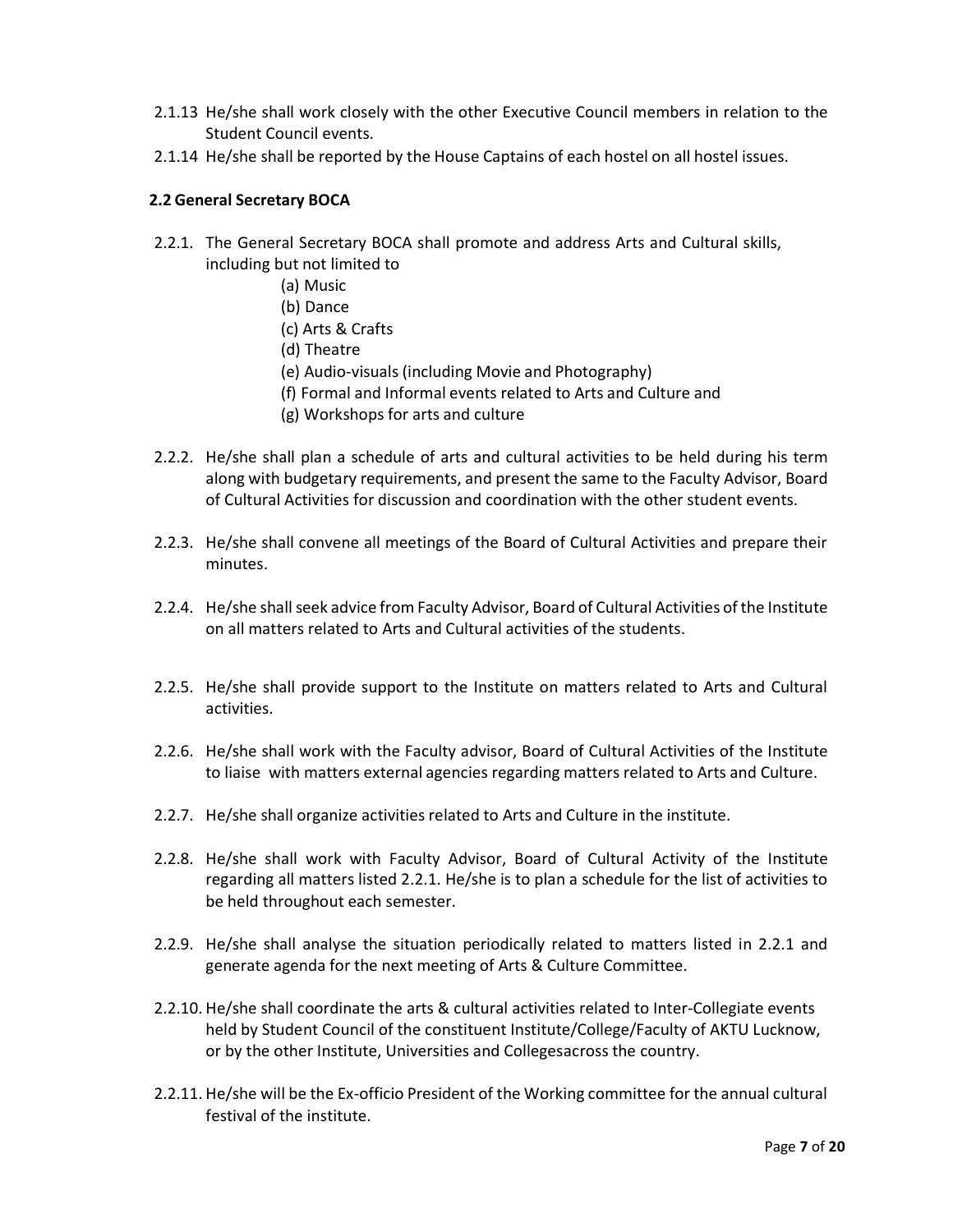#### 2.3 General Secretary BOSA

- 2.3.1. The General Secretary BOSA shall promote and address sports and games among students, including but not limited to:
	- (a)Inter-Departmental Events,
	- (b)Inter-Hostel Events,
	- (c)Inter-Collegiate (National) Events,
	- (d) Inter-University Sports Meet,
	- (e)State and National Games and Sports, and .
	- (f) Maintenance of all the sports equipment and facilities of the institute.
- 2.3.2 He/she shall plan a schedule of games and sports activities to be held during the year along with budgetary requirements, and present the same to the Faculty Advisor, Board of Sports Activities for discussion and coordination with other student events.
- 2.3.3 He/she shall convene all meetings of the Board of Sports Activities and prepare their minutes.
- 2.3.4 He/she shall seek advice from the Faculty Advisor, Board of Sports Activities of the Institute on all matters related to sports and games of students.
- 2.3.5 He/she shall provide support to the Institute on matters related to sports and games.
- 2.3.6 He/she shall work with the Faculty advisor, Board of Sports Activities of the Institute to liaise with external agencies regarding matters related to sports and games.
- 2.3.7 He/she shall organize activities listed in 2.3.1 through the various in their smooth functioning.
- 2.3.8 He/she shall work with the Faculty Advisor, Board of Sports Activities of the Institute, like the Inter-University sports meet. He/she is to plan a schedule for the list of activities to be held throughout each semester.
- 2.3.9 He/she shall analyse the situation periodically related to matters listed in 2.3.1 periodically and generate Agenda for the meetings of the Board of Sports Activities.
- 2.3.10 He/she shall coordinate the Sports activities related to Inter-Collegiate events held by Student Council of the constituent Institute/College/Faculty of AKTU Lucknow, or by the other Institute, Universities and Colleges across the country.
- 2.3.11 He/she will be the Convener of the Working Body for Annual Sports Festival of the Institute.

#### 2.4 General Secretary BOHA

2.4.1. The General Secretary BOHA shall be responsible for the overall functioning of the Hostels, which shall include, but not limited to,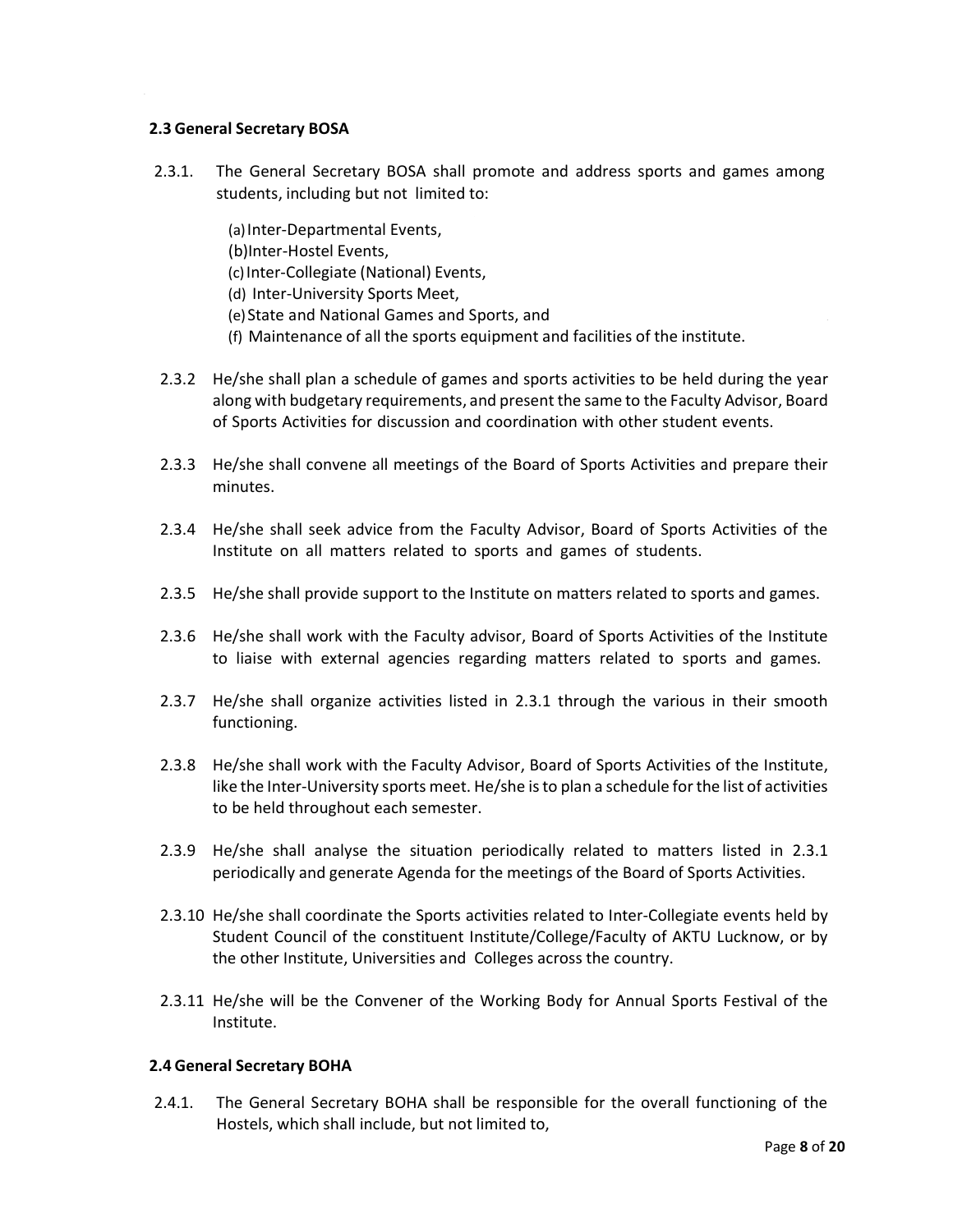- (a) Hostel maintenance
- (b) Mess management
- (c) Misc. Hostel Activities
- 2.4.2. He/she shall be supported by Presidents of each hostels and mess secretary (to selected at hostel level), for all matters related to hostels.
- 2.4.3. He/she shall plan the budgetary requirements for the hostel in consultation with the hostel presidents and Mess Secretary and discuss it with the President who will forward it to the Chief Warden.
- 2.4.4. He/she shall seek advice from the Chief Warden on all matters related to the hostels.
- 2.4.5. He/she shall provide support to the institute on all matters related to the mess.
- 2.4.6. He/she shall work with the Faculty advisor, Mess Committee of the institute to liaison with external agencies regarding matters related to mess activities.
- 2.4.7. He/she shall present detailed account of all expenditure to the President for all expenditures related to hostels at the end of his term.

#### 2.5 General Secretary BOST

- 2.5.1. The General Secretary BOST shall promote and address Science & Technology activities including but not limited to :
	- (a) Proper Functioning of the technical clubs of the institute.
	- (b) Organisation of Technical Activities in the campus.
	- (c) Conduct of lectures by eminent people across the world for intellectual development of the students.
- 2.5.2. He/she shall plan a schedule of Science and Technology activities to be held during the next year along with budgetary requirements, and present the same to the Faculty Advisor, Board of Technology and Science for discussion and coordination with the other student events.
- 2.5.3. He/she shall convene all meetings of the Board of Technology and Science and prepare their minutes.
- 2.5.4. He/she shall seek advice from the Faculty Advisor, Board of Technology and Science of the Institute on all matters related to science and technology activities of the students.
- 2.5.5. He/she shall provide support to the Institute on all matters related to science and technology activities.
- 2.5.6. He/she shall work with the Faculty Advisor, Board of Technology and Science of the Institute to liaise with external agencies regarding matters related to science and technology activities.
- 2.5.7. He/she shall organize activities listed in 2.5.1 through clubs and ensure their smooth functioning.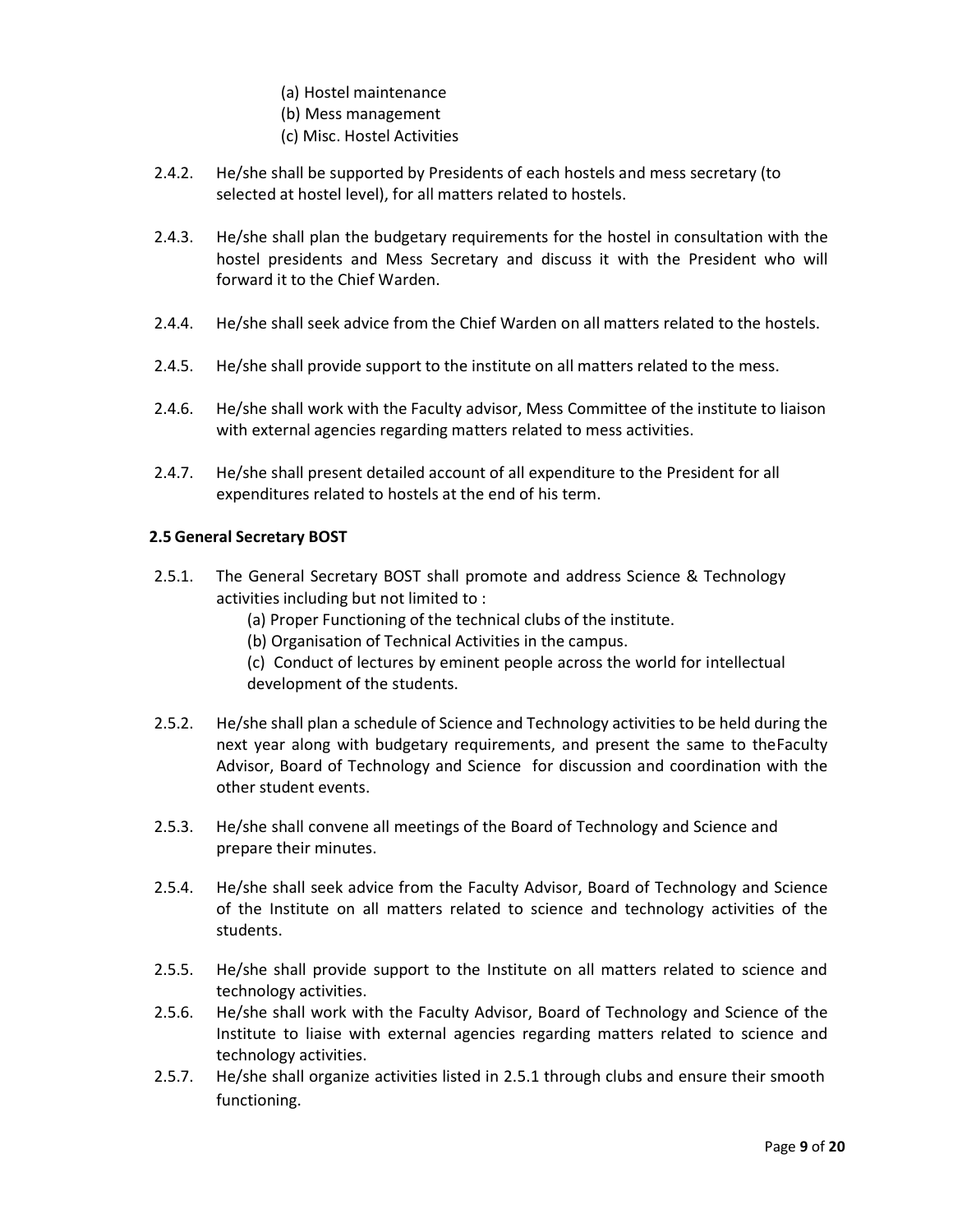- 2.5.8. He/she shall work with Faculty Advisor, Board of Technology and Science on all matter listed in 2.5.1. He/she she is to plan a schedule for the list of activities to be held throughout each semester.
- 2.5.9. He/she shall analyse the situation periodically related to matters listed in 2.5.1 and generate Agenda for the next meeting of the Board of Technology and Science.
- 2.5.10. He/she shall coordinate the science and technology activities related to Inter-Collegiate events held by Student Council of the constituent Institute/College/Faculty of AKTU Lucknow or by the other Institute, Universities and Colleges across the country.
- 2.5.11. He/she will be the Ex Office Convener of the Working Committee for the Annual Technical Festival of the Institute.

#### 2.6 General Secretary, Board of Literary Activities (BOLA)

- 2.6.1 The Board of Literary Activities shall be responsible for following and these are categorised as literary activities for the all the further clauses as such
	- a) Promoting the art of speaking on various platforms
	- b) Identifying and promoting discussions on important issues
	- c) Celebrating cinema and identifying the talent in the field
	- d) Providing an outlet for and cultivating literary talent
	- e) Increasing awareness on general affairs through quizzing
	- f) Using print media, online media responsibly and providing acceptable journalism
	- g) Workshops for debating, writing, quizzing and other literary fields
- 2.6.2 He/she shall plan a schedule of literary activities to be held during his term along with budgetary requirements, and present the same to the Faculty Advisor, Board of Literary Activities for discussion and coordination with the other student events.
- 2.6.3 He/she shall convene all meetings of the Board of Literary Activities and prepare their minutes.
- 2.6.4 He/she shall seek advice from Faculty Advisor, Board of Literary Activities of the Institute on all matters related speaking, quizzing, literary activities and media and publications.
- 2.6.5 He/she shall provide support to the Institute on matters related to literary activities in accordance with the bulletins under the clause 2.6.1
- 2.6.6 He/she shall work with the Faculty advisor, Board of Literary Activities of the Institute to liaise with matters external agencies regarding matters related to literary activites.
- 2.6.7 He/she shall organize activities related to the activities mentioned under clause 2.6.1 in the institute.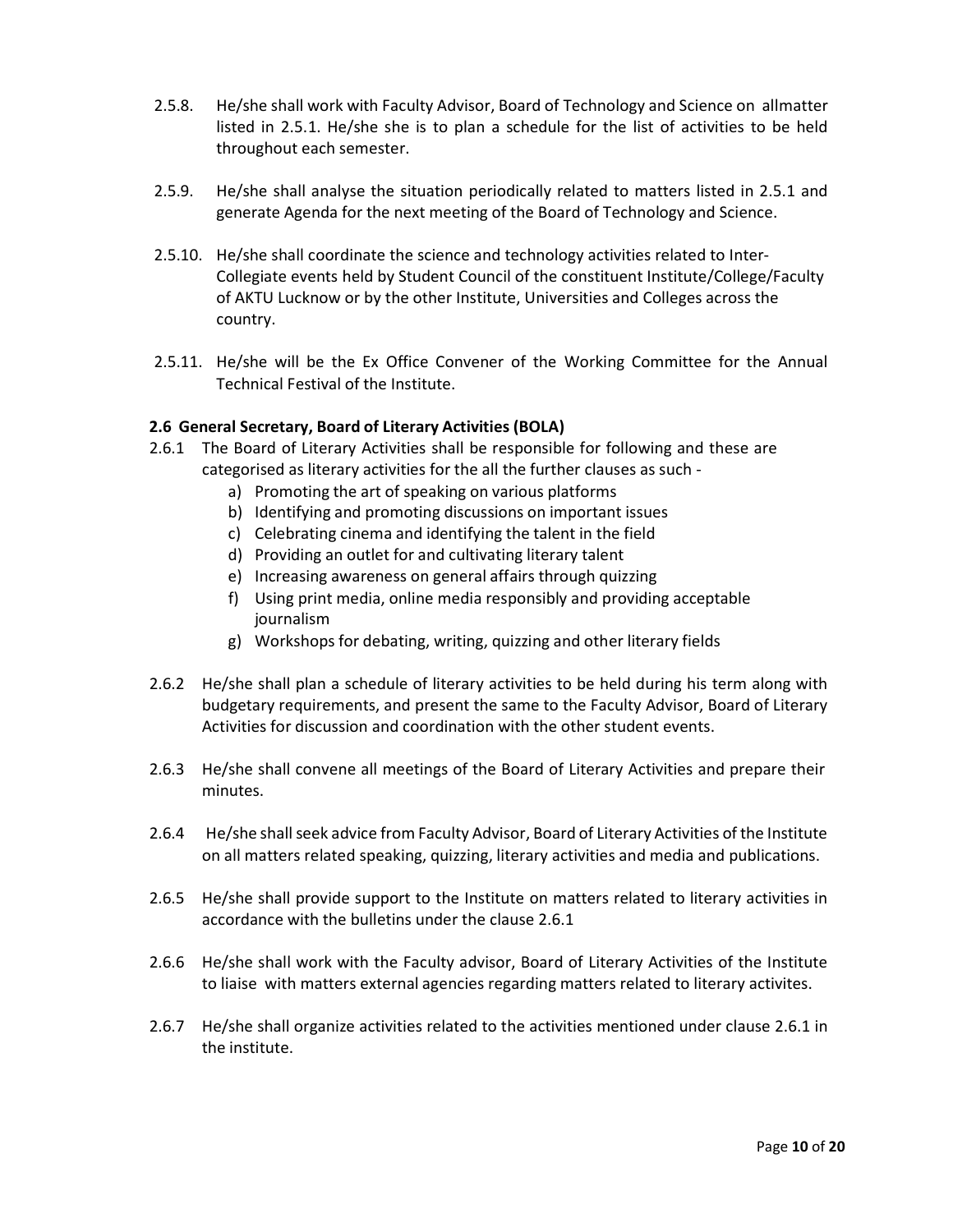- 2.6.8 He/she shall work with Faculty Advisor, Board of Literary Activities of the Institute regarding all matters listed in 2.6.1
- 2.6.9 He/she is to plan a schedule for the list of activities to be held throughout each semester.
- 2.6.10 He/she shall analyse the situation periodically related to matters listed in 2.6.1 and generate agenda for the next meeting of Committee for Literary Activities.
- 2.6.11 He/she shall coordinate the literary activities related to Inter-Collegiate events held by Student Council of the constituent Institute/College/Faculty of AKTU Lucknow, or by the other Institute, Universities and Colleges across the country.
- 2.6.12 He/she will be the Ex-Officio President of the Working committee for any inter- collegiate event promoting Literary activities as such.

#### 3. CONSTITUIONAL BODIES:

The section presents the Organisation of the Bodies supporting each member of the Executive Council.

All the constitutional bodies shall meet atleast once every month pertaining issues and new proposals for the welfare of the Students.

#### 3.1. Board of Cultural Activities (BOCA):

#### 3.1.1. Members:

- a. Faculty Member(max 2) Nominated by the Dean / Associate Dean of Student Affairs (Advisory)
- b. General Secretary BOCA (Chairman).
- c. Representatives of various clubs under the Board of Cultural Activities (BOCA).
- 3.1.2. Various clubs shall be established under Board of Cultural Activities (BOCA) which shall be funded by the BOCA account and by the Institute/Dean/Associate Dean Students affairs. These clubs shall promote and organise extracurricular activities related to a Arts and Culture. Each club shall have representatives leading the club. They shall prepare a budget for the activities they plan to organise and discuss it with the Chairman and Head of the BOCA.
- 3.1.3. The clubs can be created at any time of the year with the consent of the Board of Cultural Activities. Regular evaluation of the clubs will be undertaken by the Chairman and in case of inactivity of the club over a period of upto 3 months, he may request the Faculty Advisor, Board of Cultural Activities to either change the representatives or dissolve the club with the consent of the Board.
- 3.1.4. The Board shall assist the General Secretary BOCA in all matters related to Arts and Cultural Activities of the Institute.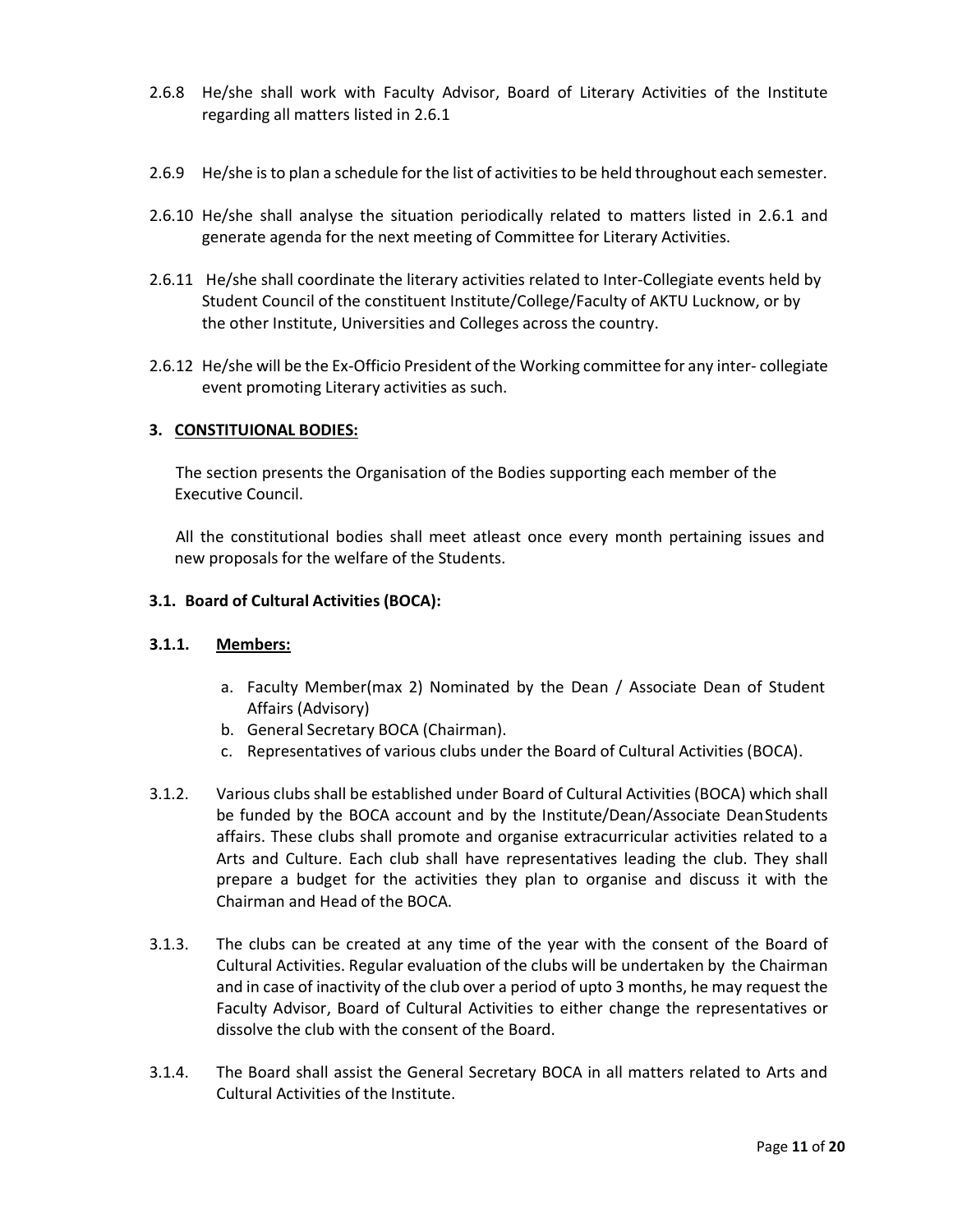#### 3.2. Board of Sports Activities (BOSA):

#### 3.2.1. Members:

- a. Faculty members (max 2) appointed by the Dean/Associate Dean of Student Affairs (Advisory).
- b. General Secretary BOSA (Chairman).
- c. Representatives of various clubs under the Board of Sports Activities (BOSA).
- d. Sports Officer
- 3.2.2. Various clubs shall be established under Board of Sports Activities (BOSA) which shall be funded by the BOSA account and by the Institute/Dean/Associate Dean, Student Affairs. These clubs shall promote and organise activities related to their sport. They shall also be responsible for maintenance of the institute facilities for their sport. They shall prepare a budget for the activities they plan to organise and discuss it with the Chairman and Faculty Advisor of the BOSA.
- 3.2.3. The clubs can be created at any time of the year with the consent of the Board of Sports Activities. Regular evaluation of the clubs will be undertaken by the Chairman and in case of inactivity of the club over a period of upto 3 months, he may request the Faculty Advisor, Board of Sports Activities to either change the representatives or dissolve the club with the consent of the Board.
- 3.2.4. The Council shall assist the General Secretary BOSA in all matters related to sports and games for the year.

#### 3.3. Board of Hostel Affairs:

#### 3.3.1 Members:

- a. Chief Warden and Hostel Wardens (Advisory).
- b. Mess Secretary I
- c. Mess Secretary II
- d. Hostel Presidents from each hostel.
- 3.3.2 The committee shall assist the General Secretary BOHA in all matters related to the Mess.

#### 3.4. Board of Technology and Science (BOST):

- 3.4.1 Members:
	- a. Faculty Member (max 2) nominated by the Dean/Associate Dean of Student Affairs (Advisory).
	- b. General Secretary BOST (Chairman).
	- c. Representatives of all clubs under the Board of Technology and Science (BOTS).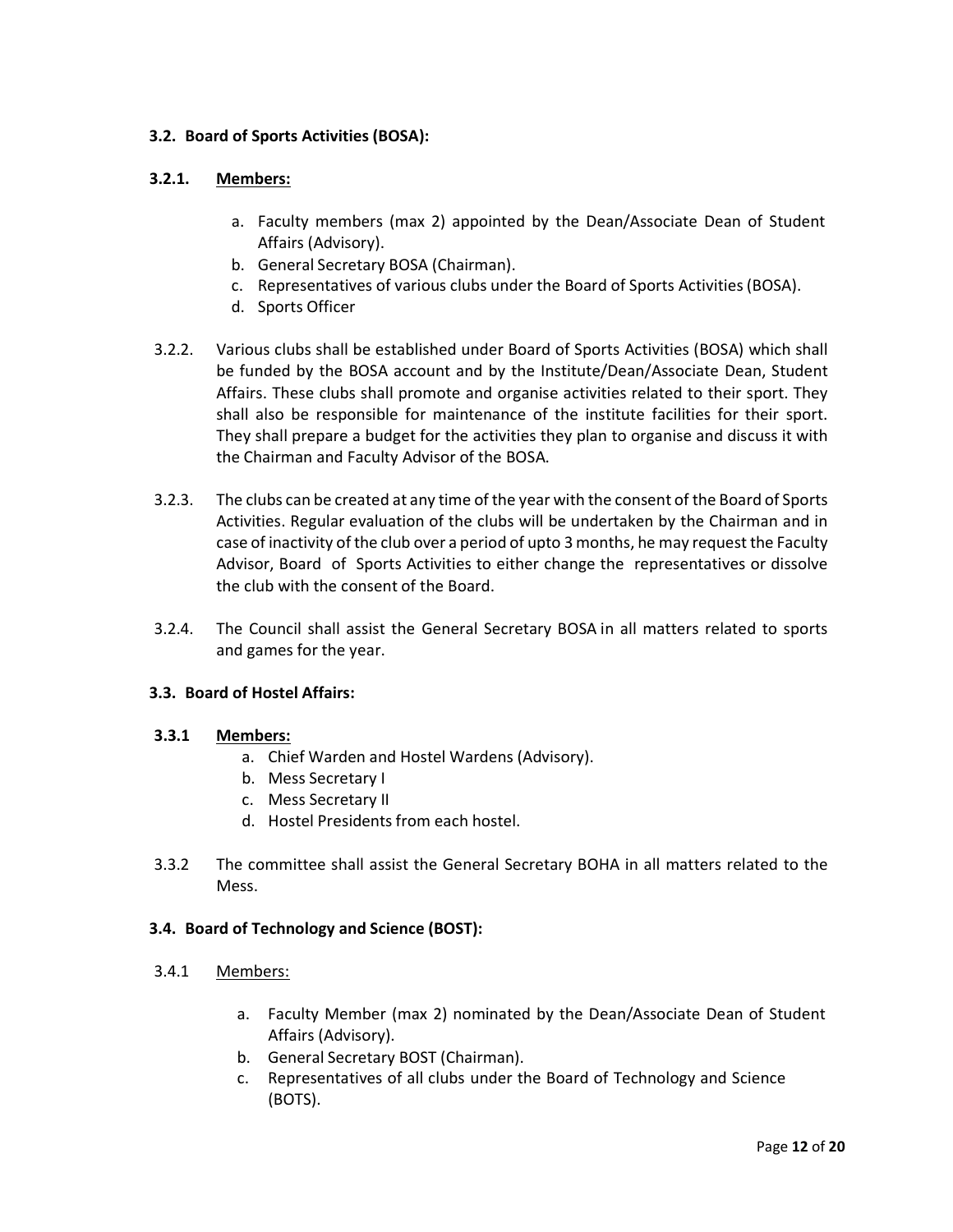- 3.4.2 Various clubs shall be established under the Board of Technology and Science (BOST) which shall be funded by the BOST account and by the Institute/Dean/ Associate Dean. These clubs shall promote and organise activities in their domain. Each club shall have representatives leading the club. They shall prepare a budget for the activities they plan to organise and discuss it with the Chairman and Faculty advisor of the BOST.
- 3.4.3 The clubs can be created or dissolved at any time of the year with the consent of the Board of Technology and Science. Regular evaluation of the clubs will be undertaken by the Chairman and in case of inactivity of the club over a period of upto 3 months, he may request the Faculty I/c, Board of Technology and Science to either change the representatives or dissolve the club with the consent of the Board.
- 3.4.4 The Council shall assist of the General Secretary BOST in all matters related to science & technology.

#### 3.5. Board of Literary Activities (BOLA):

#### 3.5.1 Members:

- a. Faculty members (max 2) appointed by the Dean/Associate Dean of Student Affairs (Advisory).
- b. General Secretary BOLA (Chairman).
- c. Representatives of various clubs under the Board of Literary Activities (BOLA).
- 3.5.2 Various clubs shall be established under the Board of Literary Activities (BOLA) which shall be funded by the BOLA account and by the Institute/Dean/ Associate Dean. These clubs shall promote and organise activities in their domain. Each club shall have representatives leading the club. They shall prepare a budget for the activities they plan to organise and discuss it with the Chairman and Faculty I/c of the BOLA.
- 3.5.3 The clubs can be created or dissolved at any time of the year with the consent of the Board of Literary Activities (BOLA). Regular evaluation of the clubs will beundertaken by the Chairman and in case of inactivity of the club over a period of upto 3 months, he may request the Faculty I/c, Board of Literary Activities (BOLA) to either change the representatives or dissolve the club with the consent of the Board.
- 3.5.4 The Council shall assist of the General Secretary BOLA in all matters related to Literary activities.

#### 4. ELECTIONS:

The elections for the posts of President, General Secretary BOCA, General Secretary BOSA, General Secretary BOHA, General Secretary BOST and General Secretary BOLA shall take place once a year at the beginning/end of the even semester. The elections shall take place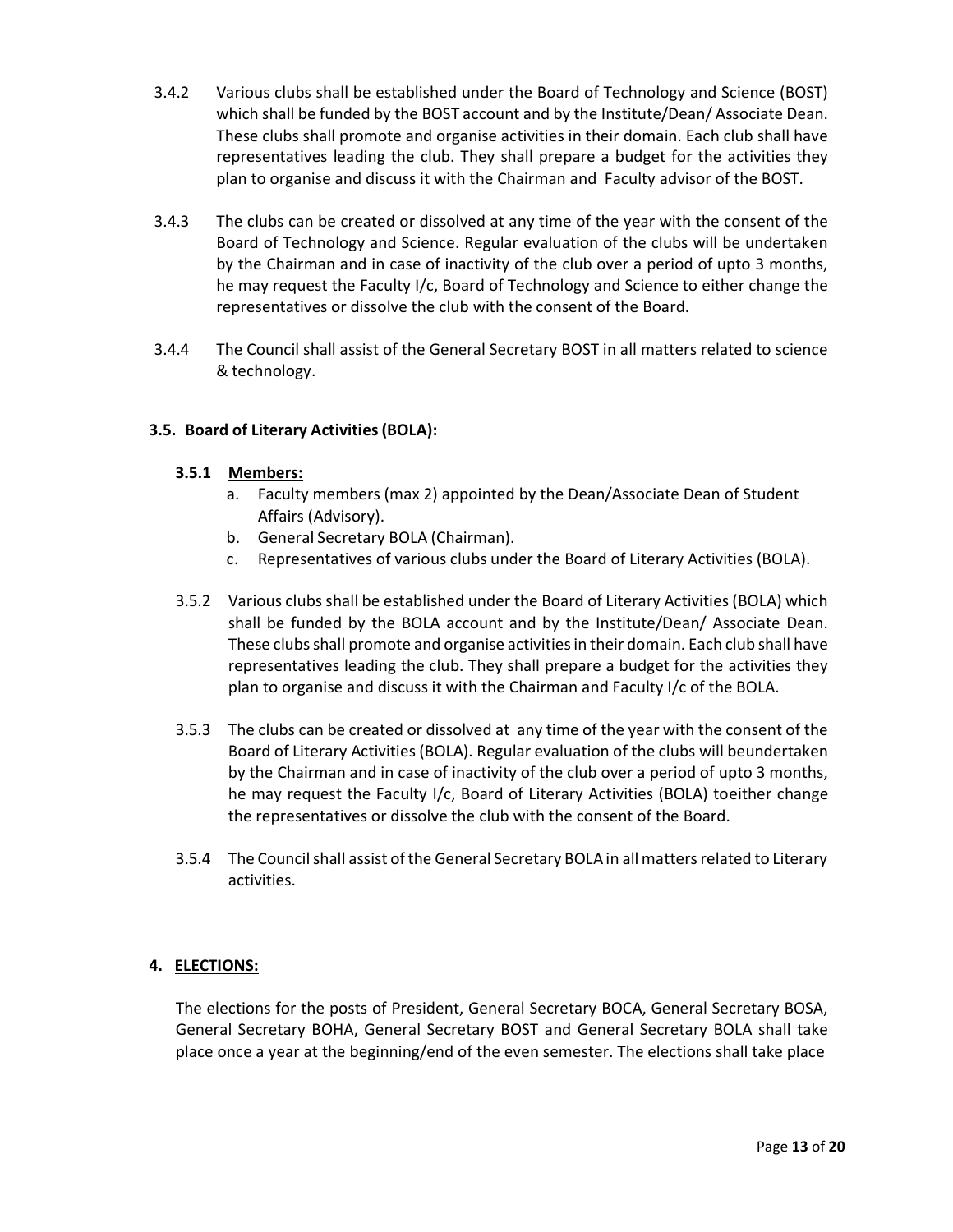in two stages, namely Faculty Screening and General Elections. The Dean/ Associate Dean of Students Affairs of the Institute shall be the Election Officer and responsible for the entire procedure of Elections. The Dean/ Associate Dean of Students Affairs shall constitute an Election Commission to Oversee the whole election process right from the start to the end.

#### 4.1 Screening of Candidature:

- a) Candidates for each post must be a member of the General Body.
- b) A Board of faculty members (max 4) shall be appointed by the Dean// Associate Dean of Student Affairs of the institute.
- c) The Board shall decide if the candidate is fit to contest the elections or not.
- d) The candidates who qualify this stage shall be eligible for General Elections.

#### 4.2 General Elections:

- 4.2.1 Direct voting (if the contestants are more than one for each of the post) shall take place for each post, where in each student of the General Body shall vote for only one of the candidates, whom he/she judges to be best suited for the post.
- 4.2.2 The entire process of elections, commencing from the date of filing of nomination papers to the date of declaration of results, including the campaign period, should not exceed 10 days.
- 4.2.3 Elections will be held on a yearly basis.

#### 4.3 Eligibility Criteria

- **4.3.1.** The candidate should in no event have any academic arrears/backlog and shall not be under academic probation etc. in the years of contesting the election.
- 4.3.2. The candidate should have attained the minimum percentage of attendance as prescribed by the university or 75% attendance, whichever is higher.
- **4.3.3.** The candidate shall not have a previous criminal record, that is to say he should not have been tried and/or convicted of any criminal offence or misdemeanor. The candidate shall not have been subject to any disciplinary action by the Institute authorities.
- 4.3.4. The candidate must be a regular, full time student of the constituent Institute/ College/Faculty of AKTU Lucknow and should not be a distance/proximate education student. That is to say that all eligible candidates must be enrolled in a full time course, the course duration being at least one year.
- 4.3.5. Campaigning with regard to political, religious, regional sentiments etc. are strictly prohibited and will invite for disqualification.

#### 5. FUNCTIONING OF THE STUDENT COUNCIL:

- 5.1 Decision making by the Student Council:
	- 5.1.1 Consensus shall be attempted in all decision making. Only when consensus building fails, voting shall be resorted to.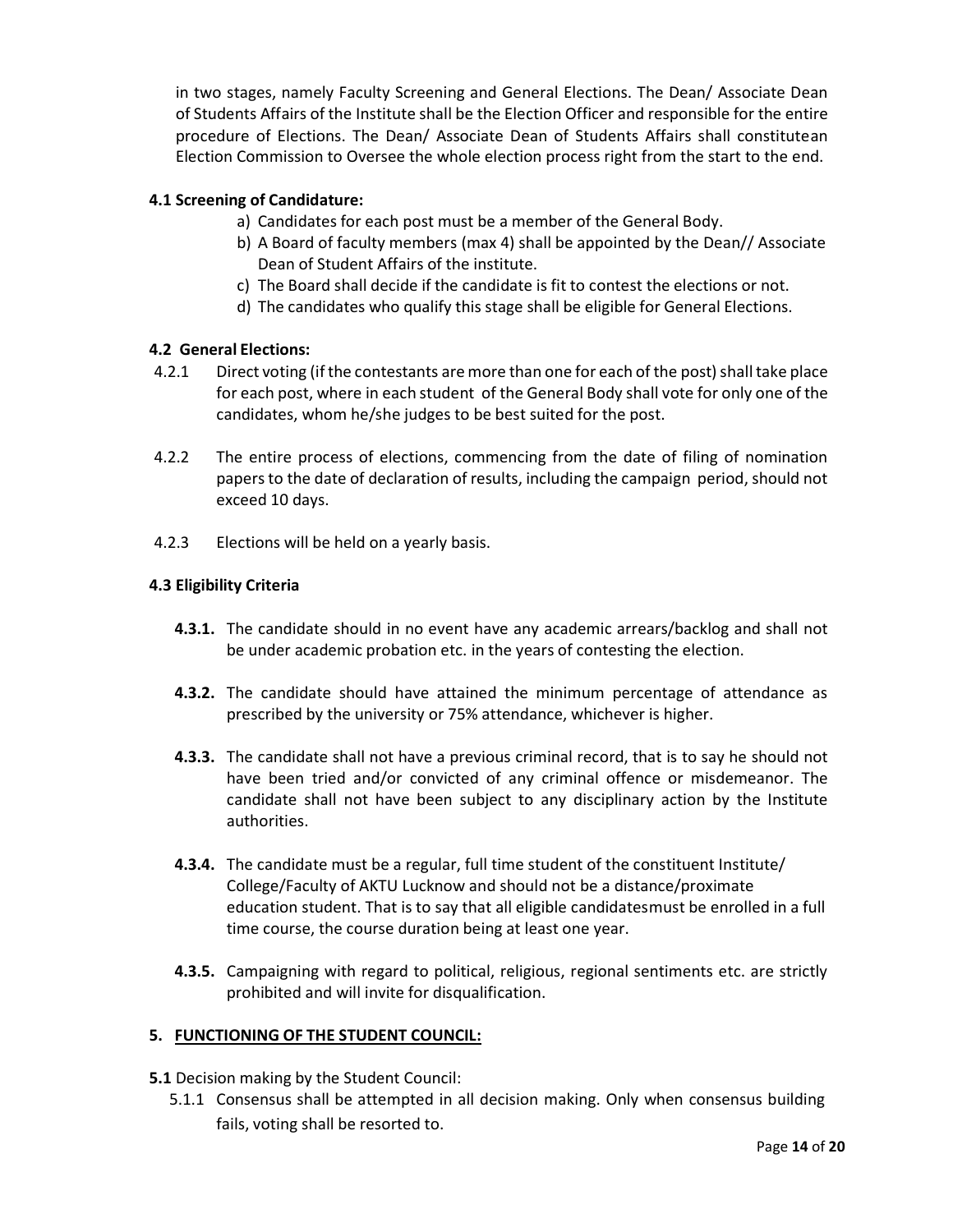- 5.1.2 To decide on any matter in executive council by voting, the following shall be required:
	- a) Presence of Chairman and Dean/ Associate Dean of Student Affairs of the Body in discussion.
	- b) Presence of at least 50% of the strength of the executive body and the Advisory Board in discussion.
	- c) The announcement for the voting should be made at least 1 week prior to the elections.
- 5.1.3 To decide on any matter in a Board recognized by the Student Council by voting, the following shall be required:
	- a) Presence of Chairman and the Faculty Advisor of the Body in discussion.
	- b) Presence of at least 50% of the strength of the concerned Body in discussion.
	- c) The announcement for the voting should be made at least 1 week prior to the elections.
- 5.1.4 In case of a tie, the decision of the Chairman of the Body shall be binding.
- 5.1.5 The Student Council recognizes that on serious matters related to the safety and wellbeing of students, academics and discipline, the decision of the Director or Deans shall be binding on all students.

#### 5.2 Impeachment

If the Director/Principal of the institute/college feel at any time of the year that a person is not capable of holding an office of responsibility, he/she can be impeached and all his responsibilities would by default be passed on to the President to which he/she is responsible till somebody replaces the person. In case of the impeachment of the President, the Dean/Associate Dean of Student Affairs can nominate any person from the Executive Council or any member of the General Body to act as President till fresh elections are announced.

- 5.2.1 An Executive Council Member of the Student Council can be impeached only by the Dean/ Associate Dean of Student Affairs under the following conditions:
	- a) If any disciplinary action is taken by the Institute against him/her.
	- b) The Faculty Advisor/s of his/her supporting bodies or the Chairman feels that he/she is not able to perform his/her duties. In such a case, The Chairman or the Faculty Advisor/s shall have to convince the Dean of his/her insincerity by proper evidence.
	- c) If he/she resorts to objectionable behaviour at any public event/forum or meeting.
- 5.2.2 The Club Representatives can be impeached only by the Dean/Associate Dean of the Student Affairs only under the following conditions:
	- a) If any disciplinary action is taken by the institute against him/her.
	- b) If he/she resorts to objectionable behaviour at any public event/forum or meeting.
	- c) The chairman of the body to which he/she is responsible feel that he/she is not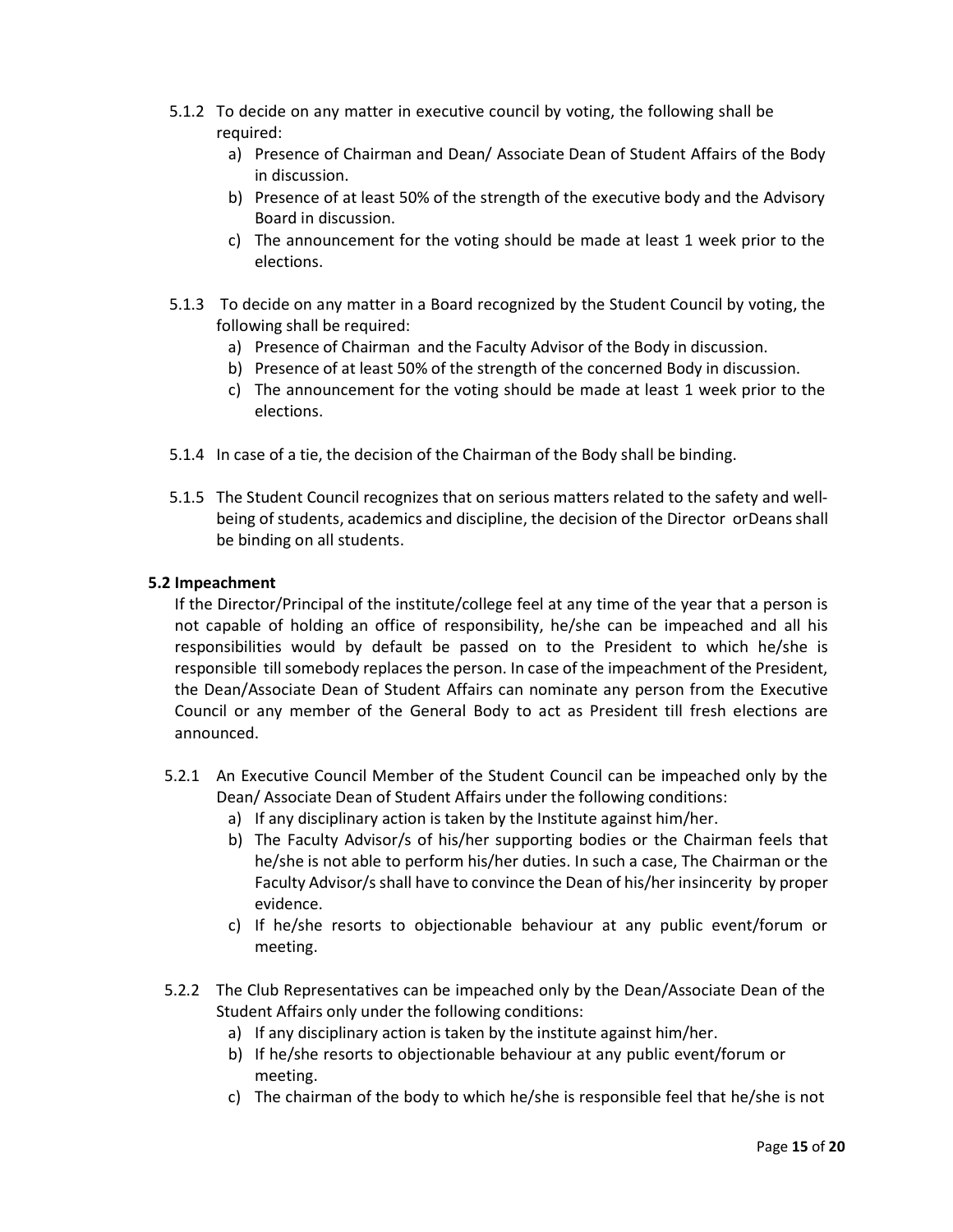able to perform his/her duties. In such a case, the chairman or the Faculty Advisor/s shall have to convince the Dean of his/her insincerity by proper evidence.

- d) The Faculty Advisor/s of the responsible body is convinced that the person is no longer capable of holding the office.
- 5.2.3 The Hostel Presidents can be impeached by the Chief Wardens under the following conditions:
	- a) If any disciplinary action is taken by the institute against him/her.
	- b) If he/she resorts to objectionable behaviour at any public event/forum or meeting.
	- c) The President feels that he/she is not able to perform his/her duties. In such a case, the President will have to convince the Chief Warden of his/her insincerity by proper evidence.
	- d) The Chief Warden is convinced that the person is no longer capable of holding the office.

In case of impeachment of a Hostel Presidents, the Chief of Wardens can nominate any person from the Hostel to act as President till fresh elections are conducted.

#### 6. Code of Conduct for Candidates and Elections Administrators.

- 6.1 No candidate shall indulge in, nor shall abet, any activity, which may aggravate existing differences or create mutual hatred or cause tension between caste and communities, religious or linguistic, or between any group(s) of students.
- 6.2 Criticism of other candidates, when made, shall be confined to their policies and programs, past record and work. Candidates shall refrain from criticism of all aspect of private life, not connected with the public activities of the other candidates or supporters of such other candidates. Criticism of other candidates, or their supporters based on unverified allegations or distortion shall be avoided.
- 6.3 There shall be no appeal to caste or communal feelings for securing votes. Places of worships, within or without the campus shall not be used for election propaganda.
- 6.4 All candidates shall be prohibited from indulging of abetting, all activities which are considered to be "corrupt practice" and offences, such as bribing of voters, intimidation of voter, impersonation of voter, canvassing or the use of propaganda within 100 meters of polling station, holding public meetings during the period of 24 hours ending with the hour fixed for the close of the poll, and the transport and conveyance of voters to and from polling station.
- 6.5 No candidate shall be permitted to make use of printed posters, printed pamphlets, or any printed material for the purpose of canvassing.
- 6.6 No candidate shall be permitted to carry out processions, or public meetings, or in any way canvass or distribute propaganda outside the university/college campus.
- 6.7 No candidate shall, nor shall his/her supporters, deface or cause any destruction to any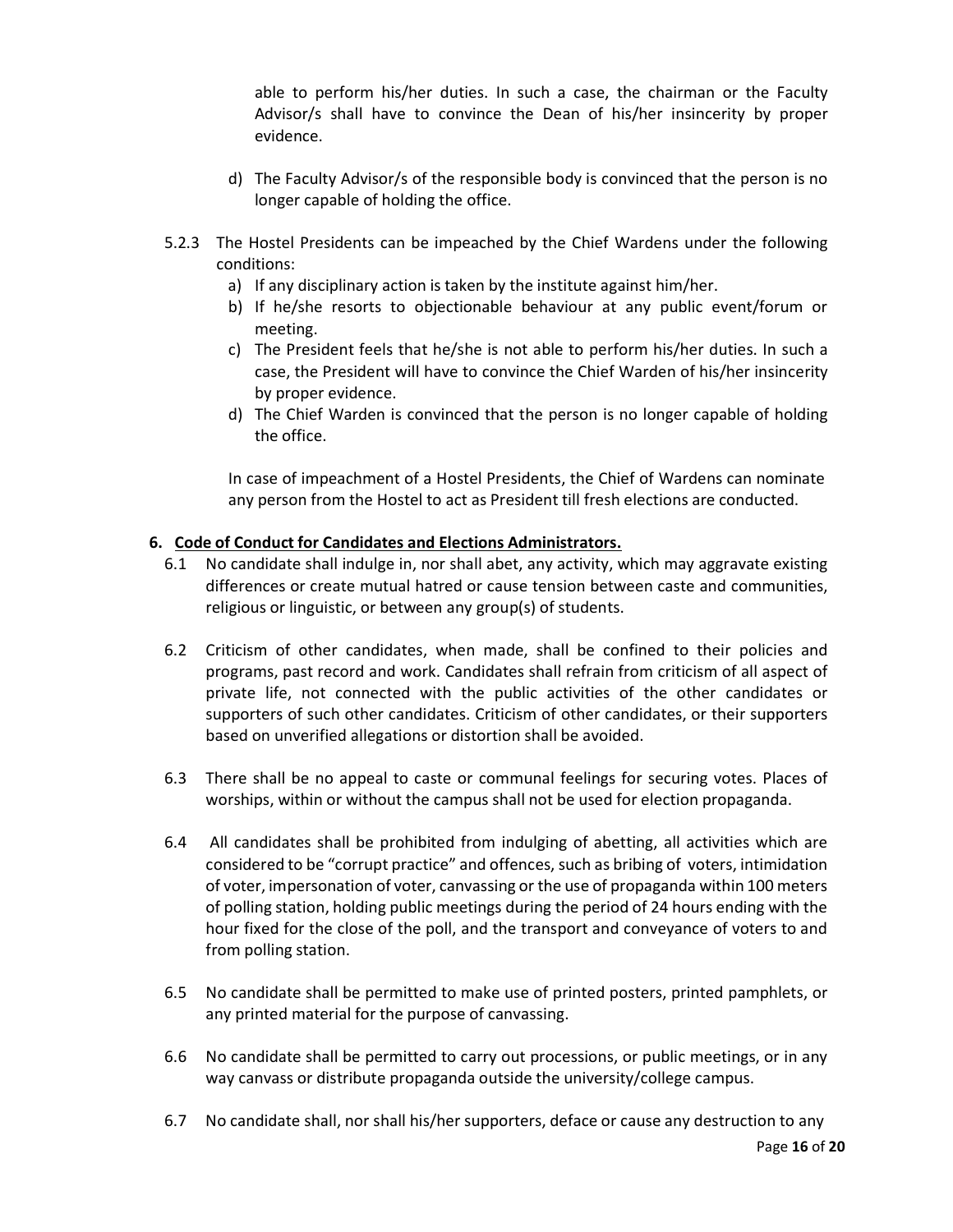property of the university/college campus, for any purpose whatsoever, without the prior written permission of the Institute authorities. All candidates shall be held jointly and severally liable for any destruction/defacing of any university/college property.

- 6.8 During the election period the candidates may hold procession and/ or public meetings, provided that such processions and/or public meetings do not, in any manner, disturb the classes and other academic and co-curricular activities of the Institute. Further, such procession/public meeting may not be held without the prior written permission of the Institute authority.
- 6.9 The use of loudspeakers, vehicles and animals for the purpose of canvassing shall be prohibited.
- 6.10 On the day of polling, student organizations and candidates shall -:
	- i. Co-operate with the officers on election duty to ensure peaceful and orderly polling and complete freedom to the voters to exercise their franchise without being subjected to any annoyance or obstruction;
	- ii. Not serve or distribute any eatables, or other solid and liquid consumable, except water on polling day;
	- iii. Not hand out any propaganda on the polling day.
- 6.11 Excepting the voter, no one without a valid pass/letter of authority from the election commission or from the Institute authorities shall enter the polling booths.
- 6.12 The election commission/Institute authorities shall appoint impartial observers. In the case of deemed universities and self- financed institutions, government servants may be appointed as observers. If the candidate has any specific complaint or problem regarding the conduct of the elections they may bring the same to the notice of the observer. Observer shall also be appointed to oversee the process of nomination of students in institutions that are following the nomination model of student representation.
- 6.13 All candidates shall be jointly responsible for ensuring the cleaning up of the polling area within 48 hours of the conclusion of polling.
- 6.14 Any contravention of any of the above recommendation may make the candidate liable to be stripped of his candidature, or his elected post, as the case may be. The election commission/Institute authorities may also take appropriate action against such violator.
- 6.15 In addition to the above-mentioned code of conduct, it is also recommend that certain provisions of the Indian Penal Code, 1860.

#### 7. Grievance Redressal Mechanism (Strictly as per Lyngdoh Committee recommendations and Hon'ble Supreme Court directions)

7.1 There should be a Grievance Redressal Cell with the Dean (Student Welfare)/ teacher Incharge of student affairs as its chairman. In addition, one senior faculty member, one senior administrative officer and two final year students –one boy and one girl (till the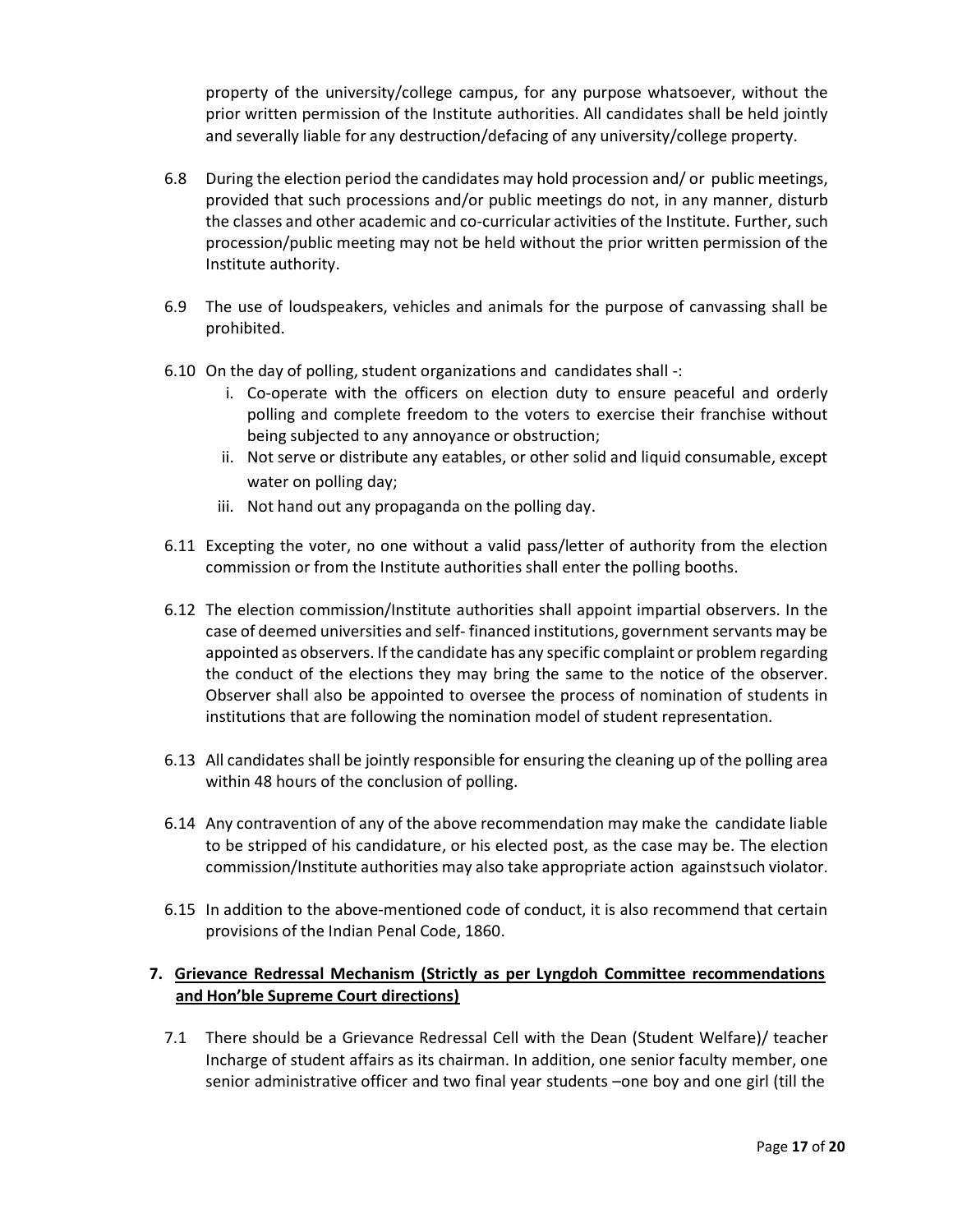election results declared, student can be nominated on the basis of merit and/or participation in the co-curricular activities in the previous year). The grievance cell shall be mandated with the redressal of election-related grievance, including, but not limited to breaches of the code of conduct of elections and complaints relating to electionrelated expenditure. This cell would be the regular unit of the institution.

- 7.2 In pursuit of its duties, the grievance cell may prosecute violators of any aspect of the code of conduct or the rulings of the grievance cell. The grievance cell shall serve as the court of original jurisdiction. The institutional head shall have appellate Jurisdiction over issues of law and fact in all cases of controversies arising out of the conduct of the election in which the grievance cell has issued a final decision. Upon review, the institutional head may revoke or modify the sanctions imposed by the grievance cell.
- 7.3 In carrying out the duties of the office, the Grievance cell shall conduct proceedings and hearings necessary to fulfill those duties. In executing those duties they shall have the authority:
	- (i) to issue a writ of subpoena to compel candidates, agents, and workers, and to request students to appear and give testimony, as well as produce necessary records; and
	- (ii) to inspect the financial reports of any candidate and make these records available for public scrutiny upon request.
- 7.4 Members of the Grievance cell are prohibited from filing complaints. Any other student may file a complaint with the Grievance cell, within a period of 3 weeks from the date of declaration of results. All complaints must be filed under the name of the student filing the complaint. The Grievance cell shall act on all complaints within 24 hours after they are received by either dismissing them or calling a hearing.
- 7.5 The Grievance cell may dismiss a complaint if:
	- (i) the complaint was not filed within the time frame prescribed in Recommendation 7.4 above;
	- (ii) the complaint fails to state a cause of action for which relief may be granted;
	- (iii) the complainant has not and / or likely will not suffer injury or damage.
- 7.6 If a complaint is not dismissed, then a hearing must be held. The Grievance cell shall inform, in writing, or via e-mail, the complaining party and all individuals or groups named in the complaint of the time and place of the hearing. The parties are not considered notified until they have received a copy of the complaint.
- 7.7 The hearing shall be held at the earliest possible time, but not within twenty-four (24) hours after receipt of the notice described above, unless all parties agree to waive the 24-hour time constraint.
- 7.8 At the time notice of a hearing is issued, the Grievance cell, by majority vote, may issue a temporary restraining order, if it determines that such action is necessary to prevent undue or adverse effects on any individual or entity. Any restraining order, once issued, will remain in effect until a decision of the Grievance cell is announced after the heirgor until rescinded by the Grievance cell.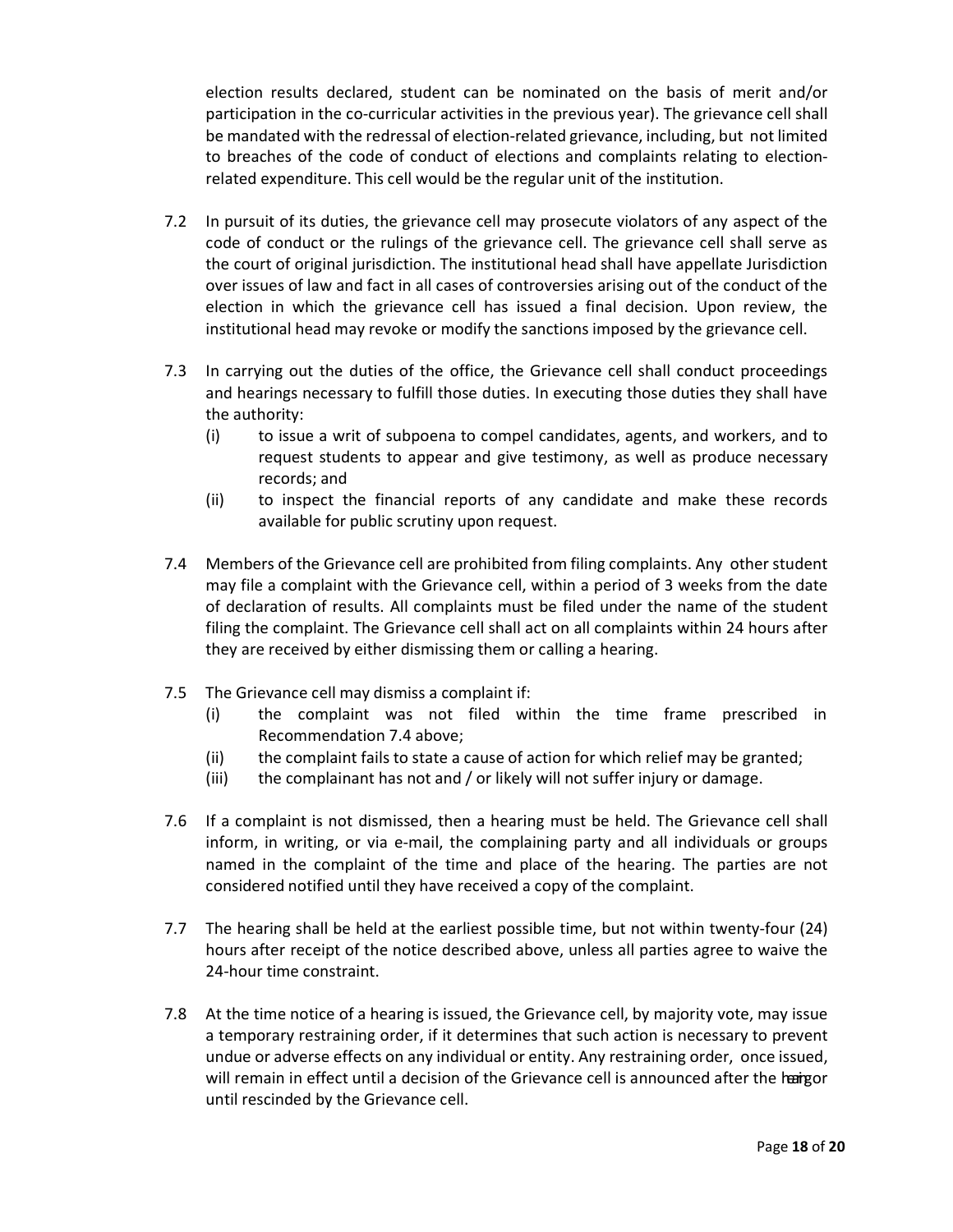- 7.9 All Grievance cell hearings, proceedings, and meetings must be open to the public.
- 7.10 All Parties of the Grievance cell hearing shall present themselves at the hearing, may be accompanied by any other student from which they can receive counsel, and have the option to be represented by that counsel.
- 7.11 For any hearing, a majority of sitting Grievance cell members must be in attendance with the Chair of the Grievance cell presiding. In the absence of the Chair, the responsibility to preside shall fall to a Grievance cell member designated by the Chair.
- 7.12 The Grievance cell shall determine the format for the hearing, but must require that both the complaining and responding parties appear physically before the board to discuss the issues through a complaint, answered, rebuttal, and rejoinder format. The purpose of the hearing is to gather the information necessary to make a decision, order, or ruling that will resolve an election dispute. To effectuate this purpose, the following rules should prevail at all hearings:
	- Complaining parties shall be allowed no more than two witnesses, however the Grievance cell may call witnesses as required. If said witnesses are unable to appear at the hearing, signed affidavits may be submitted the Grievance cell Chair for the purpose of testifying by proxy.
	- All questions and discussions by the parties in dispute shall be directed to the Grievance cell.
	- There shall be no direct or cross-examination of any party or witness by complaining or responding parties during hearings.
	- Reasonable time limits may be set by the Grievance cell, provided they give fair and equal treatment to both sides.
	- The complaining party shall bear the burden of proof.
	- Decisions, orders, and rulings of the Grievance cell must be concurred to by a majority of the Grievance cell present and shall be announced as soon as possible after the hearing. The Grievance cell shall issue a written opinion of the ruling within 12 hours of announcement of the decision. The written opinion must set forth the findings of fact by the Grievance cell and the conclusions of law in support of it. Written opinions shall set a precedent for a time period of three electioncycles for Grievance cell rulings, and shall guide the Grievance cell in its proceedings. Upon consideration of prior written opinions, the grievance cell may negate the decision, but must provide written documentation of reasons for doing so.
	- If the decision of the Grievance cell is appealed to the institutional head, the Grievance cell must immediately submit its ruling to the commission.
	- The Grievance cell shall select the remedy or sanction most appropriate to both the type and severity of the infraction, as well as the state of mind or intent of the violator as determined by the Grievance cell. Possible remedies and sanctions include, but are not limited to, fines, suspension of campaigning privileges, and disqualification from the election.
	- Any fine or total amount of fines against a candidate in an election cycle may not exceed the spending limit as defined herein above.
	- If, after a hearing, the Grievance cell finds that provisions of this Code were violated by a candidate, or a candidate's agents or workers, the Grievance cell may restrict